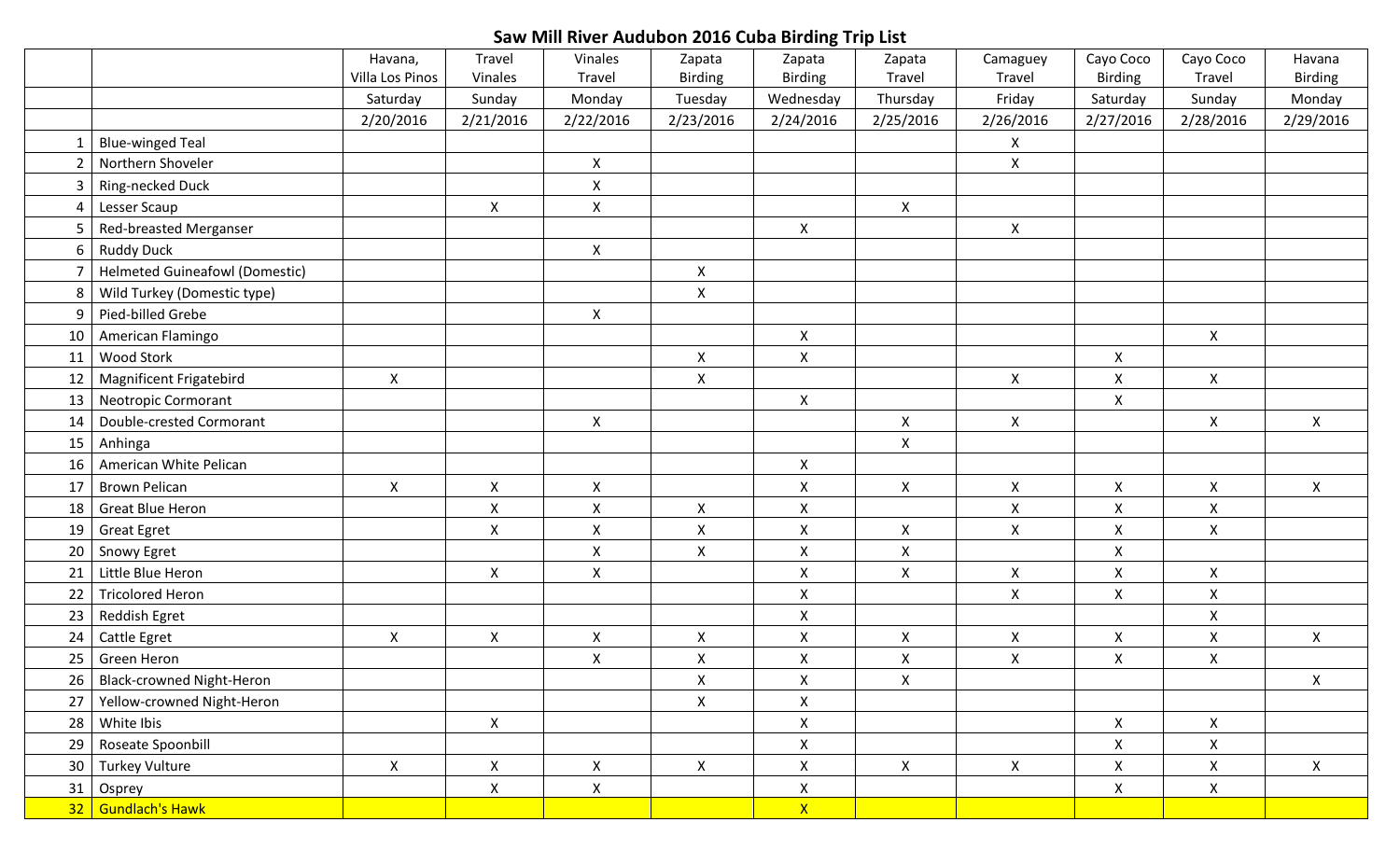|    |                               | Havana,                   | Travel         | Vinales      | Zapata             | Zapata             | Zapata             | Camaguey           | Cayo Coco          | Cayo Coco          | Havana         |
|----|-------------------------------|---------------------------|----------------|--------------|--------------------|--------------------|--------------------|--------------------|--------------------|--------------------|----------------|
|    |                               | Villa Los Pinos           | Vinales        | Travel       | <b>Birding</b>     | <b>Birding</b>     | Travel             | Travel             | <b>Birding</b>     | Travel             | <b>Birding</b> |
|    |                               | Saturday                  | Sunday         | Monday       | Tuesday            | Wednesday          | Thursday           | Friday             | Saturday           | Sunday             | Monday         |
|    |                               | 2/20/2016                 | 2/21/2016      | 2/22/2016    | 2/23/2016          | 2/24/2016          | 2/25/2016          | 2/26/2016          | 2/27/2016          | 2/28/2016          | 2/29/2016      |
|    | 33   Cuban Black Hawk         |                           |                |              |                    | $\mathsf{X}$       | $\mathsf{X}$       | $\mathsf{X}$       |                    | $\mathsf{X}$       |                |
| 34 | Broad-winged Hawk             |                           | $\mathsf X$    |              | $\pmb{\mathsf{X}}$ |                    |                    |                    |                    |                    |                |
| 35 | Red-tailed Hawk               |                           |                |              |                    |                    |                    |                    |                    | $\mathsf X$        | $\mathsf{X}^-$ |
| 36 | <b>Clapper Rail</b>           |                           |                |              |                    |                    |                    | $\pmb{\mathsf{X}}$ |                    |                    |                |
| 37 | Sora                          |                           |                |              | $\pmb{\mathsf{X}}$ |                    |                    |                    |                    |                    |                |
| 38 | Purple Gallinule              |                           |                |              | $\pmb{\mathsf{X}}$ | $\pmb{\mathsf{X}}$ |                    |                    |                    | $\mathsf X$        |                |
| 39 | Common Gallinule              |                           |                | $\mathsf X$  | $\pmb{\mathsf{X}}$ |                    |                    | $\mathsf{X}$       | $\mathsf{X}$       | $\pmb{\mathsf{X}}$ |                |
| 40 | American Coot                 |                           |                | $\mathsf X$  |                    |                    |                    |                    | $\mathsf X$        |                    |                |
| 41 | Limpkin                       |                           |                |              |                    |                    |                    | $\mathsf{X}$       | $\mathsf{X}$       | $\mathsf X$        |                |
| 42 | <b>Black-necked Stilt</b>     |                           |                |              |                    |                    |                    | $\pmb{\times}$     |                    | $\mathsf{X}$       |                |
| 43 | <b>Black-bellied Plover</b>   |                           |                |              |                    | $\pmb{\mathsf{X}}$ |                    | $\pmb{\mathsf{X}}$ |                    |                    |                |
| 44 | Semipalmated Plover           |                           |                |              |                    |                    |                    | $\mathsf X$        |                    |                    |                |
| 45 | Killdeer                      | $\pmb{\mathsf{X}}$        | $\mathsf X$    | $\mathsf X$  | $\pmb{\mathsf{X}}$ | $\pmb{\mathsf{X}}$ | $\pmb{\mathsf{X}}$ | $\mathsf X$        | $\pmb{\mathsf{X}}$ | $\pmb{\mathsf{X}}$ |                |
| 46 | <b>Spotted Sandpiper</b>      |                           |                |              | $\pmb{\times}$     |                    |                    |                    | $\pmb{\mathsf{X}}$ |                    |                |
| 47 | Solitary Sandpiper            |                           |                |              |                    |                    |                    |                    | X                  |                    |                |
| 48 | <b>Greater Yellowlegs</b>     |                           |                |              | $\pmb{\times}$     | $\mathsf{X}$       |                    | $\mathsf X$        | $\pmb{\times}$     | $\mathsf{X}$       |                |
| 49 | Lesser Yellowlegs             |                           |                |              |                    | $\mathsf X$        |                    | $\mathsf{X}$       | $\mathsf{X}$       |                    |                |
| 50 | <b>Ruddy Turnstone</b>        |                           |                |              |                    | $\pmb{\mathsf{X}}$ |                    | $\pmb{\mathsf{X}}$ |                    | $\pmb{\mathsf{X}}$ |                |
| 51 | Red Knot                      |                           |                |              |                    | $\pmb{\times}$     |                    |                    |                    |                    |                |
| 52 | <b>Stilt Sandpiper</b>        |                           |                |              |                    |                    |                    |                    | $\pmb{\mathsf{X}}$ |                    |                |
| 53 | Sanderling                    |                           |                |              |                    |                    |                    | $\mathsf X$        |                    |                    |                |
| 54 | Laughing Gull                 | $\boldsymbol{\mathsf{X}}$ |                |              |                    |                    |                    | $\pmb{\times}$     |                    | $\mathsf{X}$       | $\mathsf{X}$   |
| 55 | Ring-billed Gull              |                           |                |              |                    |                    |                    | $\pmb{\mathsf{X}}$ |                    |                    |                |
| 56 | <b>Herring Gull</b>           |                           |                |              |                    |                    |                    | $\pmb{\mathsf{X}}$ |                    |                    |                |
| 57 | Lesser Black-backed Gull      |                           |                |              |                    |                    |                    | $\pmb{\mathsf{X}}$ |                    |                    |                |
|    | 58 Gull-billed Tern           |                           |                |              |                    | $\pmb{\mathsf{X}}$ |                    |                    |                    |                    |                |
| 59 | Caspian Tern                  |                           |                |              |                    | $\pmb{\mathsf{X}}$ |                    | $\mathsf{X}$       |                    |                    |                |
| 60 | Royal Tern                    | $\mathsf X$               | $\mathsf X$    | $\mathsf X$  |                    | $\pmb{\mathsf{X}}$ |                    | $\mathsf{X}$       | $\mathsf{X}$       | $\mathsf X$        |                |
| 61 | Rock Pigeon (Feral Pigeon)    | $\mathsf{X}$              | $\mathsf{X}^-$ | $\mathsf{X}$ |                    |                    | $\mathsf{X}^-$     |                    | $\mathsf{X}^-$     | $\mathsf{X}$       | $\mathsf{X}^-$ |
| 62 | White-crowned Pigeon          |                           |                |              |                    | $\mathsf X$        |                    |                    |                    |                    |                |
| 63 | Plain Pigeon                  |                           |                |              |                    |                    |                    | $\mathsf X$        |                    |                    |                |
| 64 | <b>Eurasian Collared-Dove</b> | $\pmb{\mathsf{X}}$        | $\mathsf{X}$   |              |                    |                    |                    | $\mathsf X$        | $\mathsf{X}$       | X                  | $\mathsf{X}^-$ |
|    | 65   Common Ground-Dove       |                           |                | $\mathsf{X}$ | $\pmb{\mathsf{X}}$ |                    |                    | $\mathsf{X}$       | $\mathsf{X}$       | $\mathsf{X}$       |                |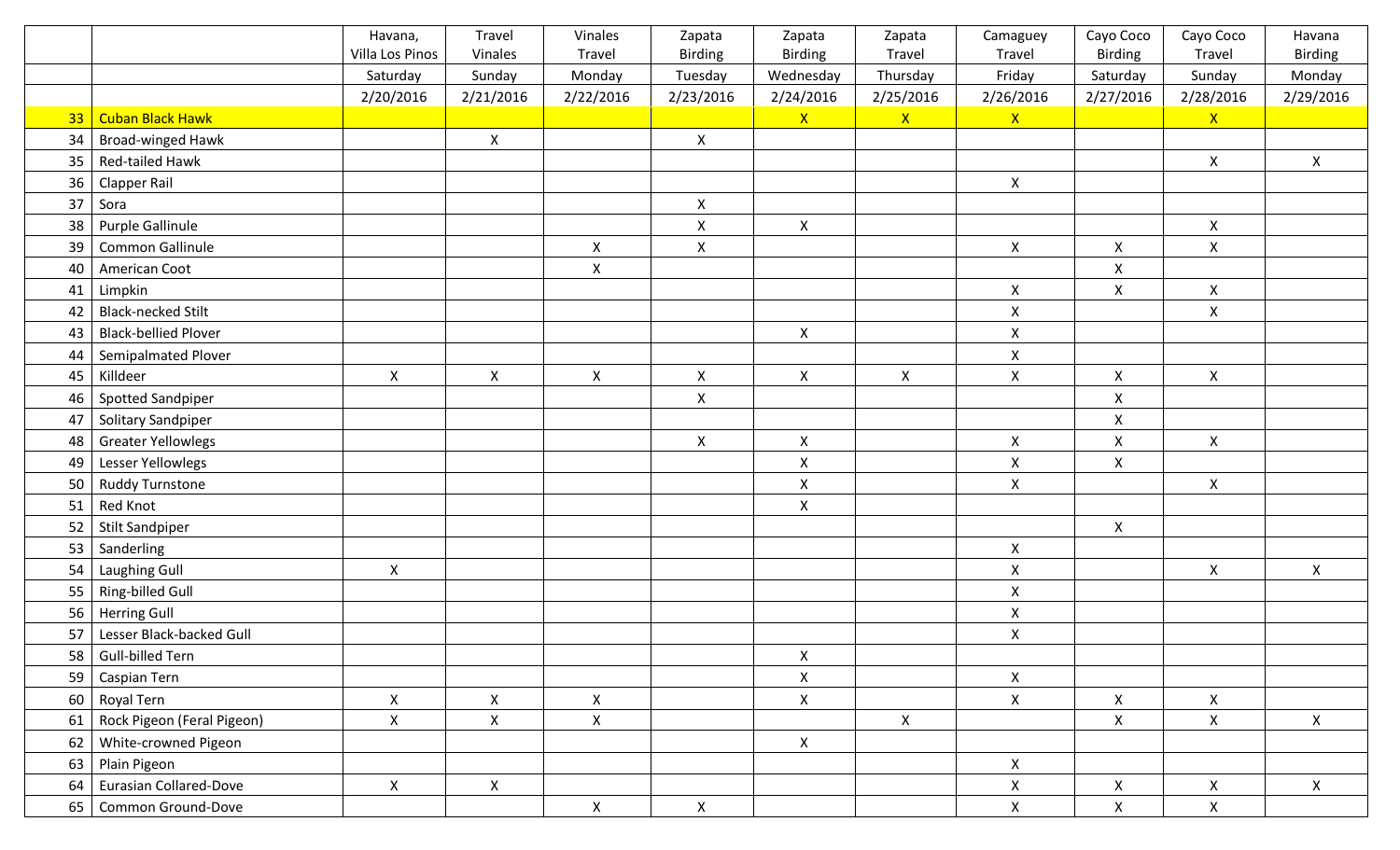|    |                                    | Havana,         | Travel             | Vinales                                | Zapata                    | Zapata             | Zapata         | Camaguey                             | Cayo Coco          | Cayo Coco          | Havana             |
|----|------------------------------------|-----------------|--------------------|----------------------------------------|---------------------------|--------------------|----------------|--------------------------------------|--------------------|--------------------|--------------------|
|    |                                    | Villa Los Pinos | Vinales            | Travel                                 | <b>Birding</b>            | <b>Birding</b>     | Travel         | Travel                               | <b>Birding</b>     | Travel             | Birding            |
|    |                                    | Saturday        | Sunday             | Monday                                 | Tuesday                   | Wednesday          | Thursday       | Friday                               | Saturday           | Sunday             | Monday             |
|    |                                    | 2/20/2016       | 2/21/2016          | 2/22/2016                              | 2/23/2016                 | 2/24/2016          | 2/25/2016      | 2/26/2016                            | 2/27/2016          | 2/28/2016          | 2/29/2016          |
| 66 | <b>Blue-headed Quail-Dove</b>      |                 |                    |                                        | $\mathsf{X}$              | $\mathsf{X}$       |                |                                      |                    |                    |                    |
| 67 | <b>Gray-fronted Quail-Dove</b>     |                 |                    |                                        | $\mathsf{X}$              |                    |                |                                      |                    |                    |                    |
| 68 | <b>Key West Quail-Dove</b>         |                 |                    |                                        | $\mathsf{X}$              |                    |                |                                      |                    |                    |                    |
| 69 | White-winged Dove                  |                 |                    |                                        |                           |                    |                | $\pmb{\mathsf{X}}$                   |                    |                    |                    |
| 70 | Zenaida Dove                       |                 |                    |                                        | $\mathsf X$               | $\pmb{\mathsf{X}}$ | $\mathsf{X}$   |                                      |                    |                    |                    |
| 71 | <b>Mourning Dove</b>               | $\pmb{\times}$  | $\pmb{\mathsf{X}}$ | $\mathsf{X}$                           | $\pmb{\mathsf{X}}$        | $\mathsf X$        | $\mathsf{X}$   | $\mathsf{X}$                         | $\pmb{\times}$     | $\mathsf X$        | $\mathsf{X}$       |
| 72 | Mangrove Cuckoo                    |                 |                    |                                        |                           |                    |                |                                      |                    | X                  |                    |
| 73 | Great Lizard-Cuckoo (Cuban)        |                 |                    | X                                      | $\mathsf X$               | $\mathsf{X}$       |                | $\mathsf{X}^{\scriptscriptstyle{+}}$ |                    |                    |                    |
| 74 | Smooth-billed Ani                  |                 |                    | $\pmb{\times}$                         | $\mathsf X$               | $\pmb{\times}$     |                | $\mathsf{X}$                         | $\mathsf{X}$       | $\mathsf{X}$       |                    |
| 75 | <b>Barn Owl</b>                    |                 |                    |                                        |                           |                    |                | $\mathsf X$                          |                    |                    |                    |
| 76 | <b>Bare-legged Owl</b>             |                 |                    |                                        | $\mathsf{X}$              |                    |                |                                      |                    |                    |                    |
| 77 | Cuban Pygmy-Owl                    |                 |                    |                                        | $\mathsf{X}$              | $\mathsf{X}$       |                |                                      |                    |                    |                    |
| 78 | Stygian Owl                        |                 |                    |                                        |                           | $\pmb{\mathsf{X}}$ |                |                                      |                    |                    |                    |
| 79 | Greater Antillean Nightjar (Cuban) |                 |                    | $\mathsf{X}^{\scriptscriptstyle \top}$ | $\mathsf X$               |                    |                |                                      |                    |                    |                    |
| 80 | Antillean Palm-Swift               | $\mathsf{X}$    | $\mathsf{X}$       | $\pmb{\mathsf{X}}$                     | $\pmb{\mathsf{X}}$        | $\pmb{\mathsf{X}}$ |                |                                      |                    | X                  | $\mathsf{X}$       |
| 81 | <b>Bee Hummingbird</b>             |                 |                    | $\mathsf X$                            | $\mathsf X$               |                    |                |                                      |                    |                    |                    |
| 82 | <b>Cuban Emerald</b>               |                 | $\mathsf{X}$       | $\mathsf{X}$                           | $\mathsf{X}$              | $\mathsf{X}$       |                | $\mathsf{X}$                         | X                  | $\mathsf{X}$       | X                  |
| 83 | <b>Cuban Trogon</b>                |                 | $\mathsf{X}$       | $\mathsf{X}$                           | $\mathsf{X}$              | $\mathsf{X}$       |                |                                      |                    |                    |                    |
| 84 | <b>Cuban Tody</b>                  |                 | $\mathsf{X}$       | $\mathsf{X}$                           | $\mathsf{X}$              | $\mathsf{X}$       |                | $\mathsf{X}$                         |                    | $\mathsf{X}$       |                    |
| 85 | <b>Belted Kingfisher</b>           |                 |                    |                                        |                           |                    |                |                                      |                    | X                  |                    |
| 86 | West Indian Woodpecker             |                 | $\pmb{\mathsf{X}}$ | $\pmb{\times}$                         | $\boldsymbol{\mathsf{X}}$ | $\pmb{\mathsf{X}}$ | $\mathsf{X}$   | $\mathsf{X}$                         | $\mathsf{X}$       | $\mathsf{X}$       | $\pmb{\mathsf{X}}$ |
| 87 | Yellow-bellied Sapsucker           |                 | $\pmb{\mathsf{X}}$ |                                        | $\pmb{\mathsf{X}}$        | $\pmb{\mathsf{X}}$ |                |                                      | X                  |                    |                    |
| 88 | <b>Cuban Green Woodpecker</b>      |                 | $\mathsf{X}^-$     |                                        | $\mathbf{X}$              |                    |                |                                      | $\mathsf{X}$       | $\mathsf{X}^-$     |                    |
| 89 | Northern Flicker                   |                 |                    |                                        | $\pmb{\mathsf{X}}$        | $\pmb{\times}$     |                |                                      | $\mathsf{X}$       | $\pmb{\mathsf{X}}$ |                    |
|    | 90   Fernandina's Flicker          |                 | $\mathsf{X}$       |                                        | $\mathsf{X}$              |                    |                | $\mathsf{X}$                         |                    |                    |                    |
| 91 | <b>Crested Caracara</b>            |                 |                    | $\pmb{\mathsf{X}}$                     | $\mathsf X$               | $\pmb{\mathsf{X}}$ | $\mathsf{X}^-$ | $\mathsf{X}$                         | $\pmb{\mathsf{X}}$ | $\mathsf X$        | $\mathsf X$        |
|    | 92   American Kestrel (Cuban)      |                 | $\mathsf{X}$       | X                                      | $\mathsf{X}$              | $\mathsf{X}$       | $\mathsf{X}^-$ | X                                    | $\mathsf{X}^-$     | X                  | X                  |
| 93 | Merlin                             |                 |                    |                                        | $\pmb{\times}$            | $\mathsf{X}$       |                |                                      |                    |                    |                    |
| 94 | Cuban Parrot                       |                 |                    | $\mathsf{X}$                           | $\pmb{\mathsf{X}}$        |                    | $\mathsf{X}$   |                                      |                    | $\mathsf X$        |                    |
| 95 | <b>Cuban Parakeet</b>              |                 |                    |                                        | $\mathsf{X}$              | X                  |                | X                                    |                    |                    |                    |
| 96 | <b>Cuban Pewee</b>                 |                 | X                  | X                                      | $\mathsf{X}$              | $\mathsf{X}^-$     |                |                                      | $\mathbf{X}$       | $\mathsf{X}$       | $\mathbf{X}$       |
| 97 | La Sagra's Flycatcher              |                 | $\mathsf{X}$       | $\mathsf{X}^-$                         | $\mathsf X$               | $\mathsf X$        |                |                                      | $\mathsf{X}$       | $\mathsf{X}^-$     |                    |
|    | 98   Gray Kingbird                 |                 | $\mathsf{X}$       |                                        |                           |                    |                |                                      |                    |                    |                    |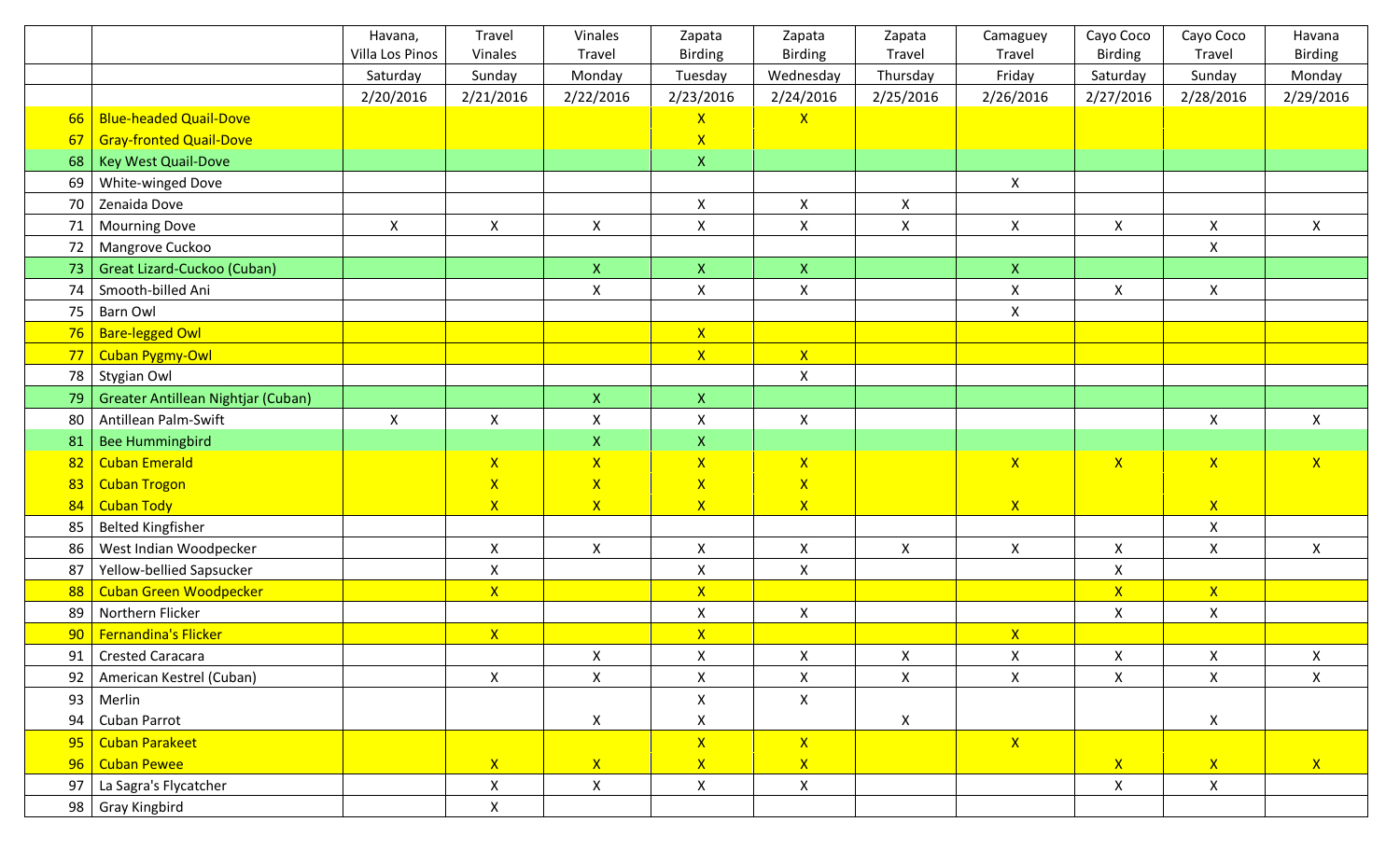|            |                                     | Havana,            | Travel             | Vinales        | Zapata                    | Zapata             | Zapata             | Camaguey           | Cayo Coco    | Cayo Coco          | Havana         |
|------------|-------------------------------------|--------------------|--------------------|----------------|---------------------------|--------------------|--------------------|--------------------|--------------|--------------------|----------------|
|            |                                     | Villa Los Pinos    | Vinales            | Travel         | <b>Birding</b>            | <b>Birding</b>     | Travel             | Travel             | Birding      | Travel             | Birding        |
|            |                                     | Saturday           | Sunday             | Monday         | Tuesday                   | Wednesday          | Thursday           | Friday             | Saturday     | Sunday             | Monday         |
|            |                                     | 2/20/2016          | 2/21/2016          | 2/22/2016      | 2/23/2016                 | 2/24/2016          | 2/25/2016          | 2/26/2016          | 2/27/2016    | 2/28/2016          | 2/29/2016      |
| 99         | Loggerhead Kingbird                 |                    | $\pmb{\mathsf{X}}$ | $\mathsf{X}$   | $\pmb{\times}$            | $\mathsf X$        |                    | X                  | $\mathsf{X}$ | $\mathsf{X}$       | $\mathsf{X}^-$ |
| 100        | <b>Giant Kingbird</b>               |                    |                    |                |                           |                    |                    | $\mathsf{X}$       |              |                    |                |
| 101        | White-eyed Vireo                    |                    | $\pmb{\mathsf{X}}$ | $\mathsf{X}$   |                           |                    |                    | $\mathsf X$        | X            | $\pmb{\mathsf{X}}$ |                |
| 102        | Thick-billed Vireo                  |                    |                    |                |                           |                    |                    |                    | $\mathsf{X}$ |                    |                |
| 103        | <b>Cuban Vireo</b>                  |                    | X                  | $X -$          | $\mathbf{X}$              | $\mathsf{X}$       |                    | X                  |              | $\mathsf{X}$       |                |
| 104        | Yellow-throated Vireo               |                    |                    | $\mathsf{X}$   |                           |                    |                    |                    |              |                    |                |
| <b>105</b> | <b>Cuban Palm Crow</b>              |                    |                    |                |                           |                    |                    | $\mathsf{X}$       |              |                    |                |
| 106        | <b>Cuban Crow</b>                   |                    |                    | $\mathsf{X}^-$ | $\boldsymbol{\mathsf{X}}$ |                    |                    | $\mathsf{X}$       |              | $\mathsf X$        | $\mathsf{X}^-$ |
| 107        | <b>Tree Swallow</b>                 |                    | $\pmb{\mathsf{X}}$ |                | $\pmb{\mathsf{X}}$        |                    |                    |                    |              |                    |                |
| 108        | <b>Cave Swallow</b>                 |                    |                    |                | $\pmb{\mathsf{X}}$        |                    |                    |                    |              | $\mathsf{X}$       |                |
| <b>109</b> | Zapata Wren                         |                    |                    |                |                           | $\mathsf{X}$       |                    |                    |              |                    |                |
| 110        | <b>Blue-gray Gnatcatcher</b>        |                    | $\mathsf{X}$       | $\mathsf{X}$   | $\mathsf{X}$              |                    |                    |                    |              | $\pmb{\mathsf{X}}$ |                |
| 111        | <b>Cuban Gnatcatcher</b>            |                    |                    |                |                           |                    |                    | $\mathsf{X}$       |              |                    |                |
| <b>112</b> | <b>Cuban Solitaire</b>              |                    |                    | $\mathsf{X}$   |                           |                    |                    |                    |              |                    |                |
| 113        | Red-legged Thrush                   | $\pmb{\mathsf{X}}$ | $\pmb{\mathsf{X}}$ | $\mathsf{X}$   | $\pmb{\times}$            | $\mathsf X$        | $\pmb{\mathsf{X}}$ | $\mathsf X$        |              | $\pmb{\mathsf{X}}$ | $\mathsf{X}$   |
| 114        | <b>Gray Catbird</b>                 |                    | $\pmb{\times}$     | $\mathsf X$    | $\pmb{\mathsf{X}}$        | $\mathsf X$        |                    | $\pmb{\mathsf{X}}$ | X            | $\mathsf{X}$       |                |
| 115        | <b>Bahama Mockingbird</b>           |                    |                    |                |                           |                    |                    |                    | $\mathsf{X}$ |                    |                |
| 116        | Northern Mockingbird                | $\pmb{\times}$     | $\pmb{\mathsf{X}}$ | $\mathsf{X}$   | $\pmb{\mathsf{X}}$        | $\pmb{\mathsf{X}}$ | X                  | $\mathsf{X}$       | X            | $\mathsf{X}$       | $\mathsf{X}$   |
| 117        | Ovenbird                            |                    |                    |                | $\pmb{\mathsf{X}}$        |                    |                    |                    | $\mathsf{X}$ |                    |                |
| 118        | Louisiana Waterthrush               |                    |                    |                |                           | X                  |                    |                    |              |                    |                |
| 119        | Northern Waterthrush                |                    |                    |                |                           | $\pmb{\times}$     |                    | $\mathsf{X}$       | $\mathsf{X}$ | $\mathsf{X}$       |                |
| 120        | <b>Black-and-white Warbler</b>      |                    | $\mathsf{X}$       | $\mathsf{X}$   | $\pmb{\times}$            | $\pmb{\mathsf{X}}$ |                    | $\mathsf X$        |              | $\mathsf{X}$       | $\mathsf{X}$   |
| 121        | Common Yellowthroat                 |                    |                    |                | $\boldsymbol{\mathsf{X}}$ | $\pmb{\times}$     | Χ                  | X                  |              | X                  |                |
| 122        | American Redstart                   |                    | $\mathsf{X}$       | $\mathsf{X}$   | $\pmb{\mathsf{X}}$        | $\pmb{\mathsf{X}}$ | X                  | $\mathsf{X}$       | X            | $\mathsf{X}$       | $\mathsf{X}$   |
| 123        | Northern Parula                     |                    |                    | $\mathsf{X}$   | $\pmb{\mathsf{X}}$        |                    | Χ                  |                    | X            |                    | $\mathsf{X}$   |
| 124        | <b>Yellow Warbler</b>               |                    | X                  |                |                           | X                  |                    | X                  | X            | X                  |                |
| 125        | <b>Black-throated Blue Warbler</b>  |                    | $\mathsf{X}$       | $\mathsf{X}$   | $\mathsf{X}$              |                    |                    | $\mathsf{X}$       | X            | $\mathsf{X}$       | $\mathsf{X}$   |
| 126        | Palm Warbler                        | $\pmb{\mathsf{X}}$ |                    | X              | $\pmb{\mathsf{X}}$        | $\mathsf{X}$       |                    | $\mathsf{X}$       | X            | $\mathsf{X}$       |                |
| 127        | <b>Olive-capped Warbler</b>         |                    | $\mathsf{X}$       |                |                           |                    |                    |                    |              |                    |                |
| 128        | Yellow-throated Warbler             | $\pmb{\mathsf{X}}$ |                    | $\mathsf{X}$   |                           |                    |                    | $\mathsf{X}$       |              |                    | $\mathsf{X}^-$ |
| 129        | Prairie Warbler                     |                    |                    |                |                           |                    |                    |                    | $\mathsf{X}$ |                    |                |
| 130        | <b>Black-throated Green Warbler</b> |                    |                    |                | $\mathsf{X}$              |                    |                    |                    | $\mathsf{X}$ |                    |                |
|            | 131   Yellow-headed Warbler         |                    | $\mathsf{X}$       | $\mathsf{X}^+$ | $\mathsf{X}$              | $\mathsf{X}$       |                    |                    |              |                    |                |